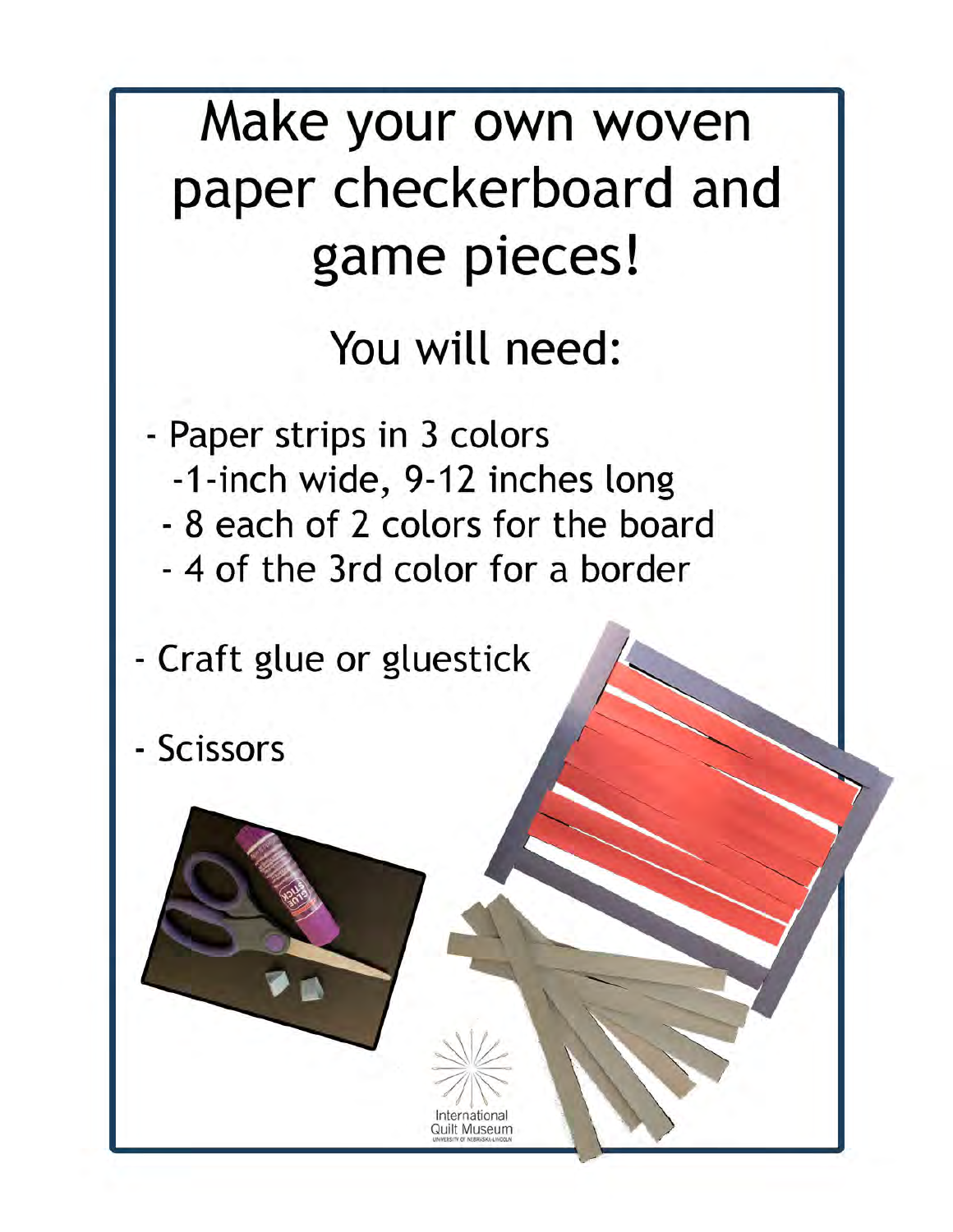#### Step 1: Prepare your paper loom

- Glue one set of 8 strips to a border piece.

- Try to position them in the center both length-wise and width-wise.

### Step 2: Weave your checkerboard

3.

8.

Weave the second set of 8 strips over and under the first set to make 8 alternating color squares.

The starting square and ending square of each line should alternate.

Repeat until all the strips are woven together.

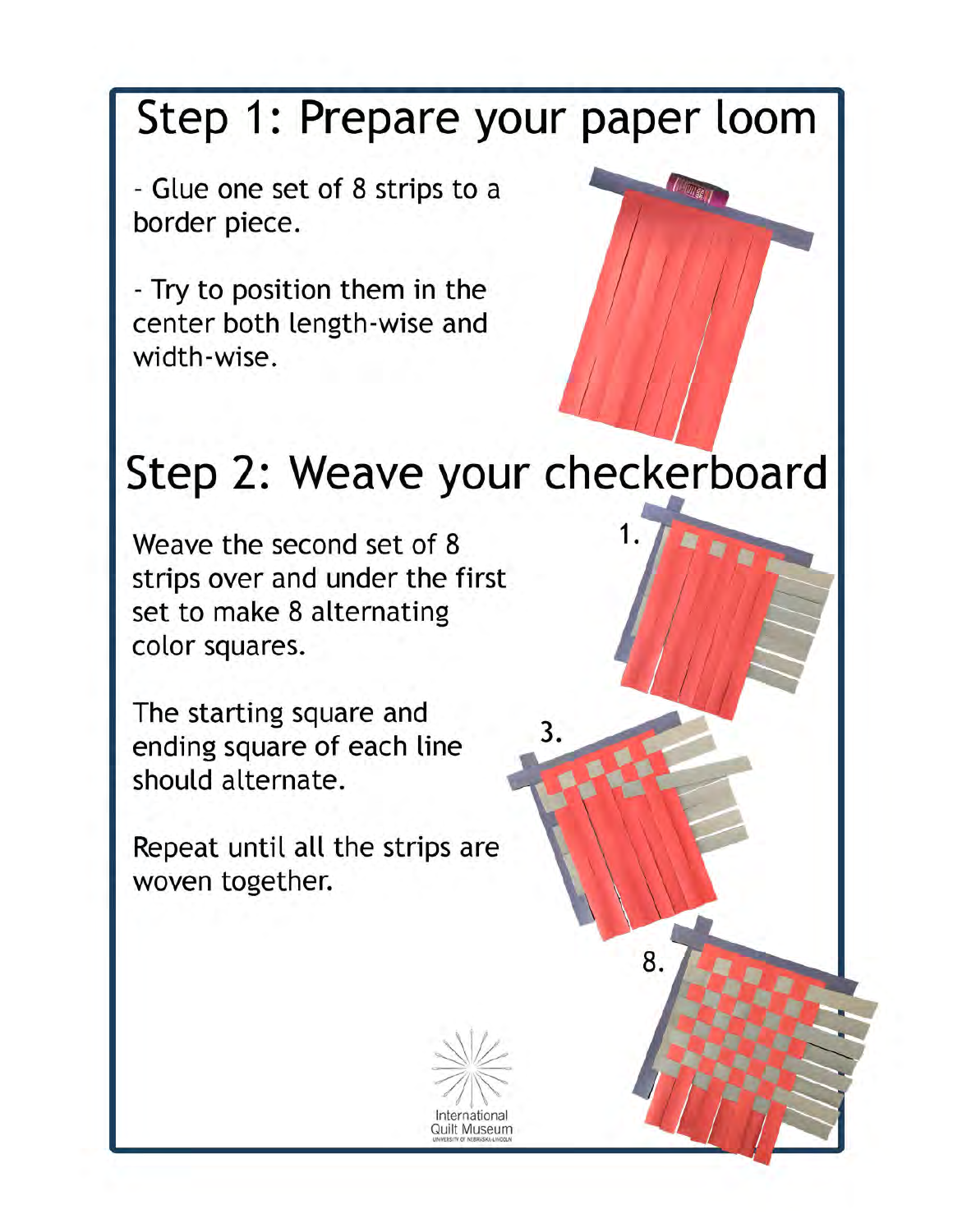### Step 3: Trim

Cut off the extra paper if necessary.

Make sure to leave enough extra paper to glue down the borders!

## Step 4: Glue on the borders

3.

International **Quilt Museum**   $\mathbf{1}$ 

Fold the border pieces around the extra material and glue them down.

Cut or fold over and glue the extra border length.